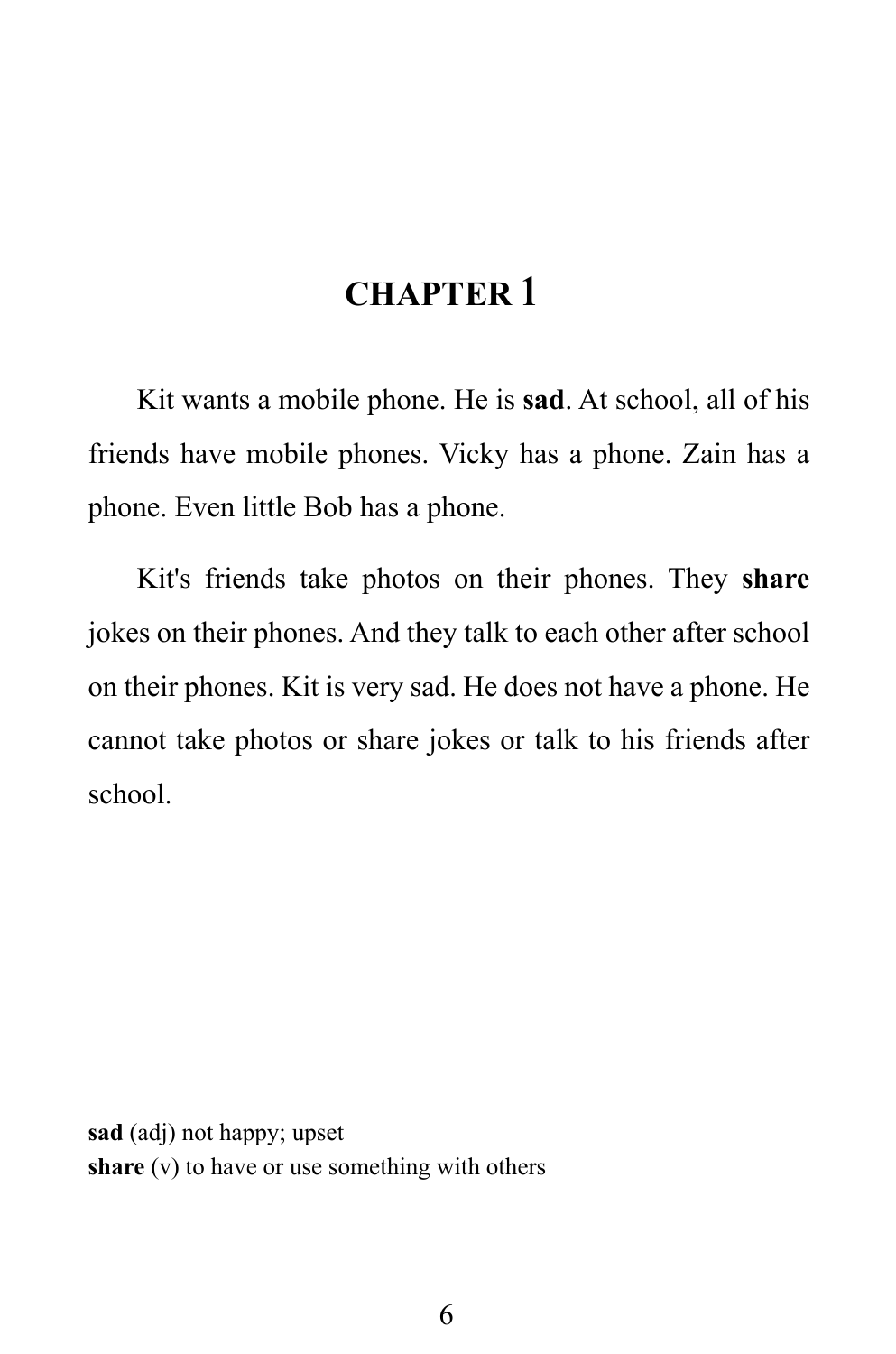

*Kit is sad. At school, all of his friends have mobile phones.*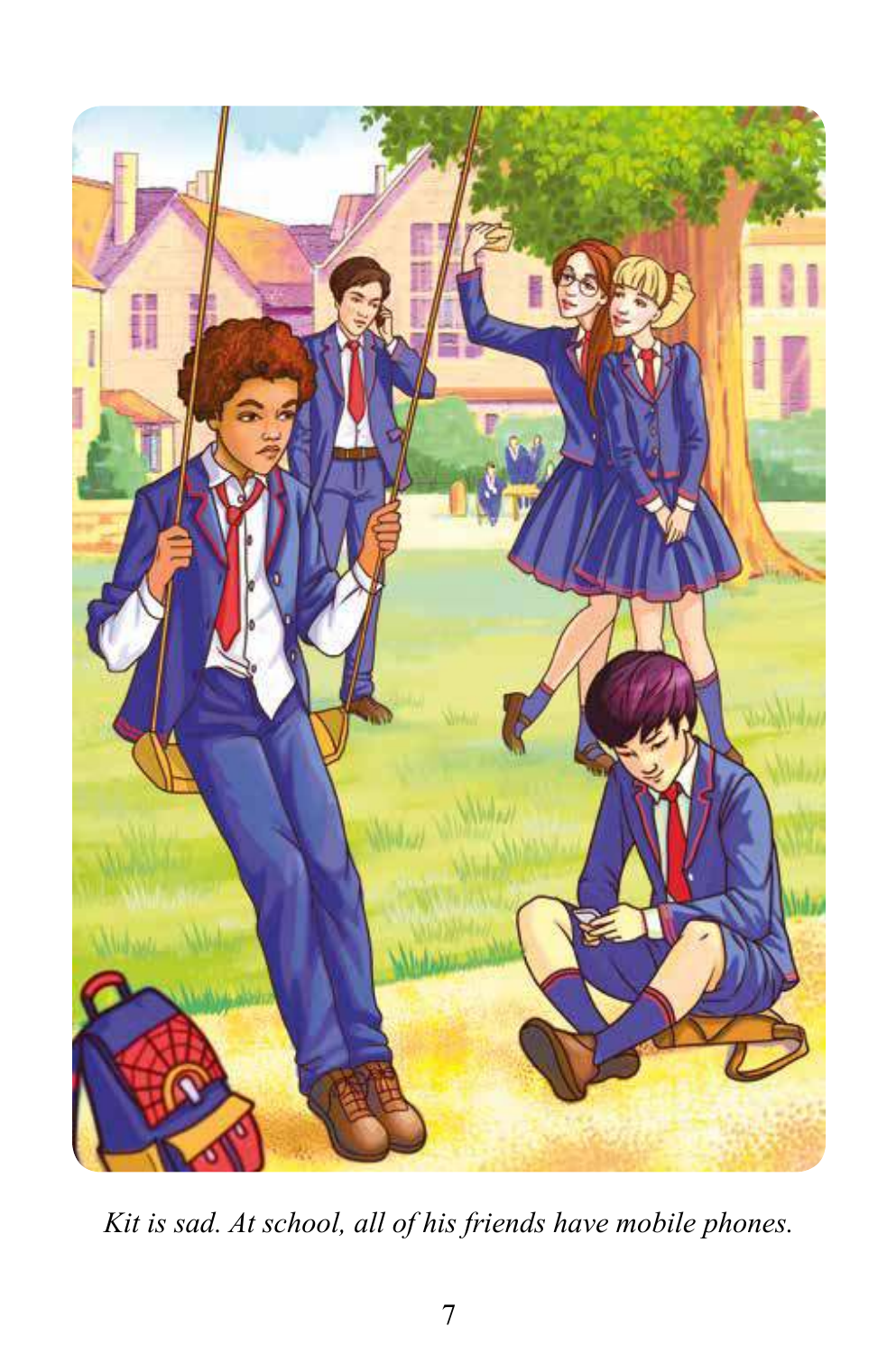At home, Kit's family all have phones too. His mum has a phone. His dad has a phone. Even Kit's sister Lizzy has a phone. She can take photos and share jokes and talk to her friends. This makes her happy. Kit wants to be happy too. Kit wants a phone.

"I want a phone," says Kit.

"You are too young," says Kit's mum.

"You might lose it or break it," says Kit's dad.

Kit is not happy. His sister Lizzy does not care. She has her phone. She is happy.

"But Lizzy has a phone!" says Kit.

"Lizzy is older than you," says Kit's mum.

"She will not lose it or break it," says Kit's dad.

Just then, there is a sound. It is music. Kit's mum and dad look around.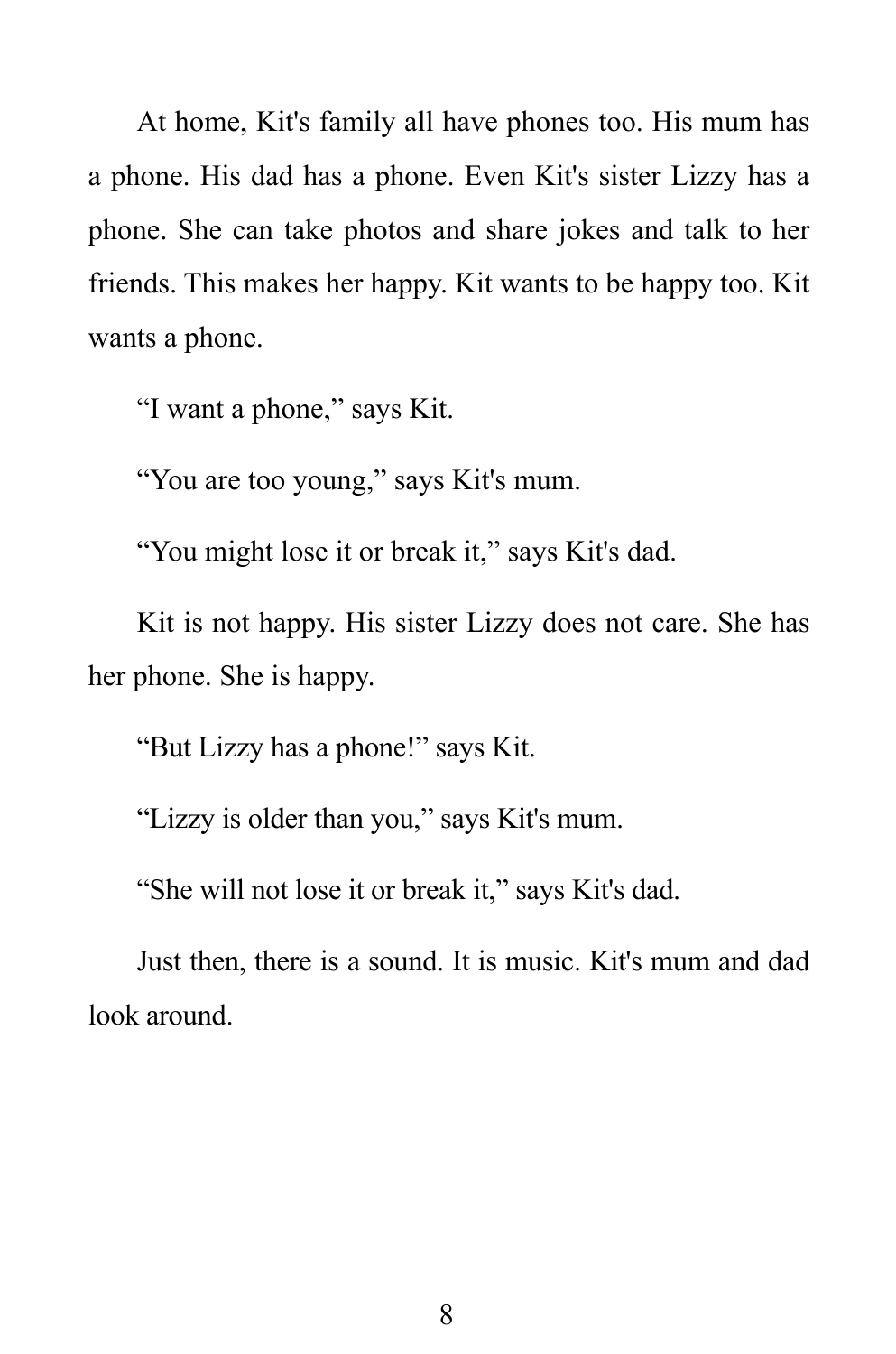

*Kit is not happy. His sister Lizzy does not care. She has her phone. She is happy.*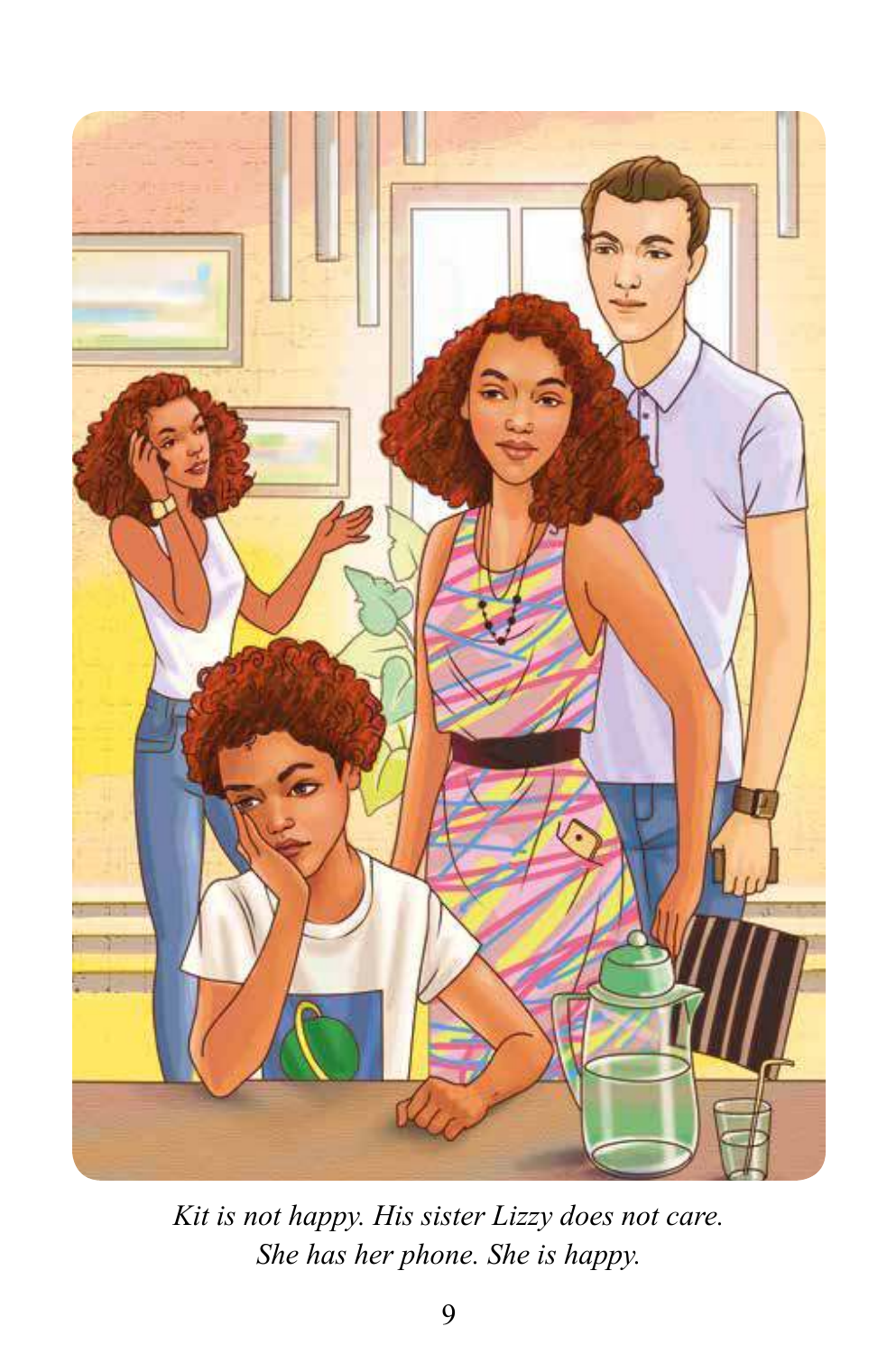# **COMPREHENSION CHECK**

#### **Test 1**

## **Are the following sentences TRUE (T) or FALSE (F)?**

| 1. | Kit is sad because his phone is old.                          | T / F |
|----|---------------------------------------------------------------|-------|
|    | 2. Only Kit's mum has a phone.                                | T / F |
| 3. | Lizzy is older than Kit.                                      | T / F |
| 4. | Kit takes Lizzy's phone from her room.                        | T / F |
| 5. | Kit finds Lizzy's phone under the bed.                        | T / F |
| 6. | Mum and Dad are happy<br>because Lizzy cannot find her phone. | T / F |
| 7. | Kit shows his sister's phone to his friends.                  | T / F |
| 8. | Kit's friend breaks the phone.                                | T / F |
|    | 9. Kit's friends like his ringtone.                           | T / F |
|    | 10. Kit cuts the wood in Mr Johnson's woodshed.               | T / F |
|    | 11. Mr Johnson doesn't give money to Kit.                     | T / F |